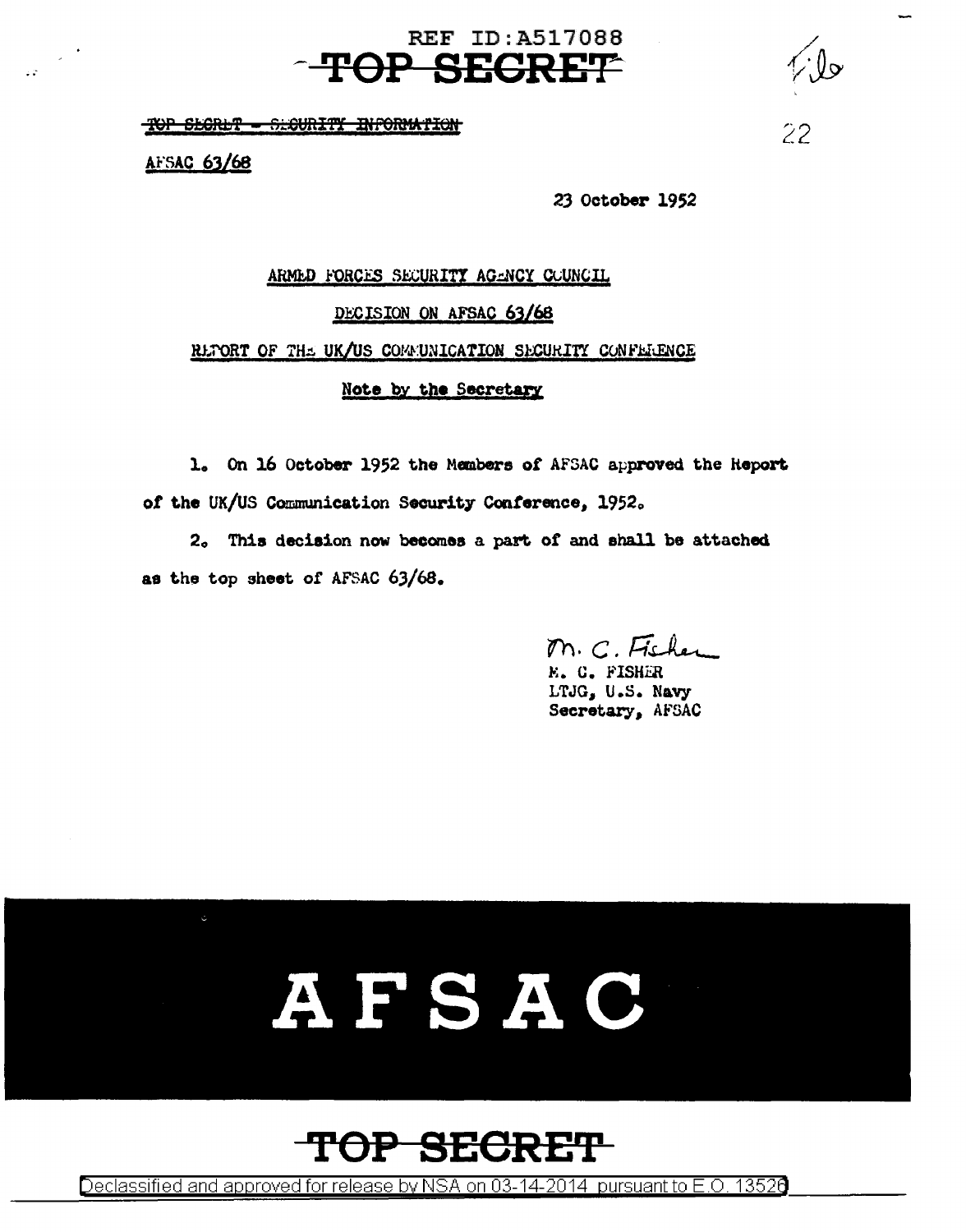AFSAC: 63/68

6 October 1:52  $23$ 

TOP SECRET - SECURETY INFORMATION

 $EO 3.3(h)(2)$ PL 86-36/50 USC 3605

MEMORANDUM FOR THE MEMBERS OF AFSAC:

Subjectr Report of the UK/US Communication Security Conference, 1952

1. At its 38th Meeting, AFSAC agreed to "forward to the ESC for adjudication, wis USCIB, the question of whether Communication Security or Communication Intelligence is foremost to the interests of the U.S." The Chairman, USCIB, has now informed me that the National Security Council does not desire to establish a general policy on this matter but, instead, prefers to decide each case on its own merits.

OP SECRETIE

2. The specific case which accentuated the requirement  $f: r$ defining a U.S. policy on uith the proposed release of un Singe no general U.S. policy on lished at this time and since there is now no apecific who came requiring presentation to the National Security Council, I therefore recommend that the inclosed manurandum be approved and form warded to the Joint Chiefs of Staff.

3. Inclosure "B" to the memorandum has been previously distributed to the Members as the Inclosure to AFSAC 63/63.

4. It is requested that the Maxbers indicate thair concurrence or comments on the attached vote sheet and return to the AFSAC Secretary prior to 16 October 1952.

(ALPH *J*/, CANINE Major General, US Army Chairman, Armed Forcas Security Agency Council

 $Inclogura = 1$ Memorandum by the Chairman. AFSAC, for the Joint Chiefs of Staff, subject as shove.

AFSAC: 63/68

## TOP SECRET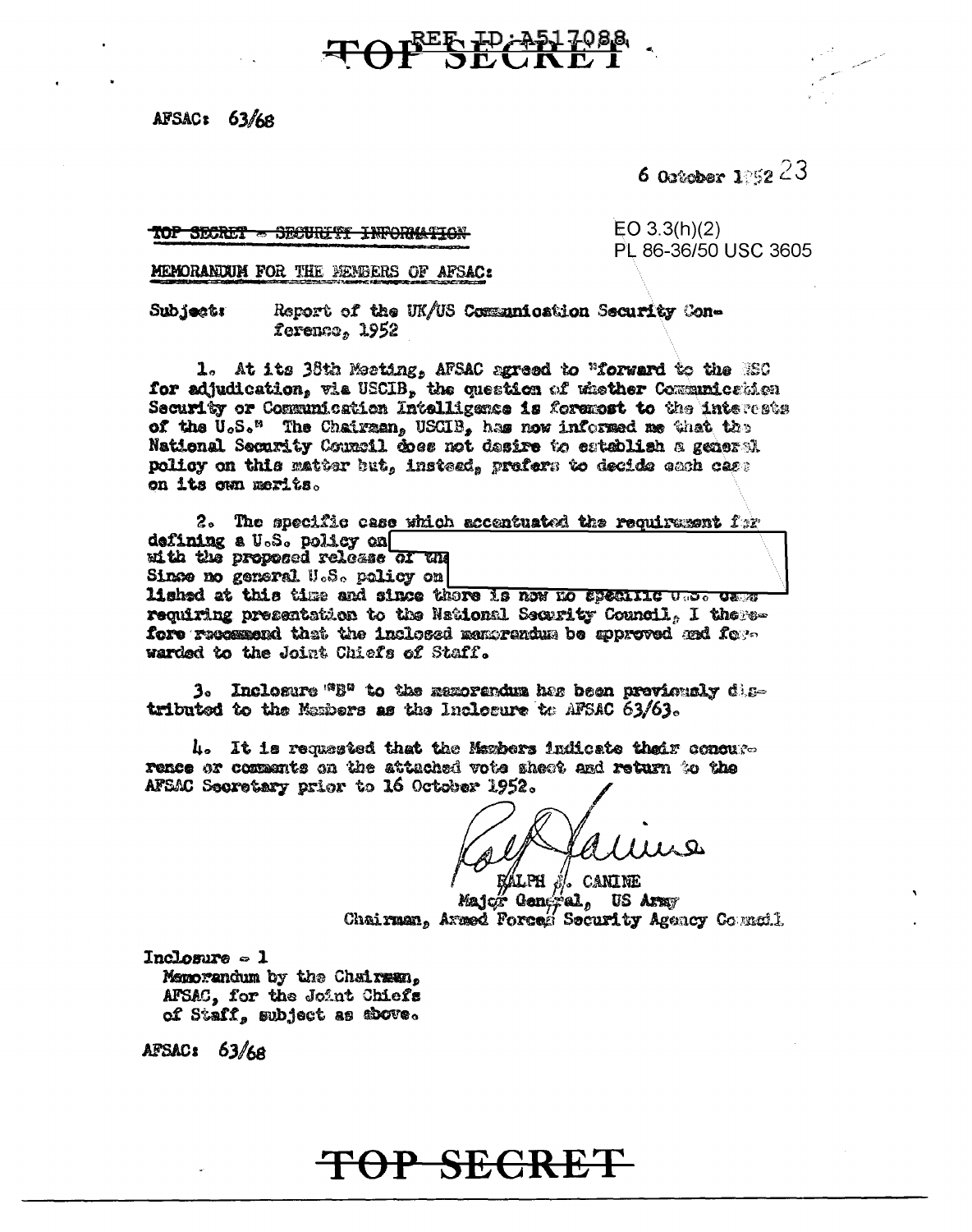## **REF ID:A517088** TOP SECRET^

#### TOP SECRET SECURITY INFORMATION

 $\ddot{\phantom{a}}$ 

#### MEMORANDUM BY THE CHAIRMAN, ARMED FORCES SECURITY AGENCY COUNCIL

#### for the

#### JOINT CHILFS OF STAFF

œη

## REPORT OF THE UK/US COMMUNICATION<br>SECURITY CONFERENCE, 1952<br>Reference: J.C.S. 2074/7

1. In 1950, the British Chiefs of Staff and the U.S. Chiefs of Staff agreed (J.C.S. 2074/7) to continue for the next four years the series of Communication Security (COMSEC) conferences which was begun in Washington in September, 1950; the third UK/US Communication Security Conference was held in Washington in May 1952.

2. The report of the Conference is contained in Enclosure "B", An identical report is being forwarded to the British Chiefs of Staff by the Chairman of the U.K. Delegation. The Director, Armed Forces Security Agency, has forwarded a copy of the report to the Director, Communications-Electronics, for his information.

3. It is recommended that the Joint Chiefs of Staff:

a. Approve the report contained in Enclosure "B", subject to the amendment expressed in Enclosure "A".

 $\underline{b}$ . Forward the memorandum in Enclosure "A" to the representatives of the British Chiefs of Staff.

## TOP SECRET